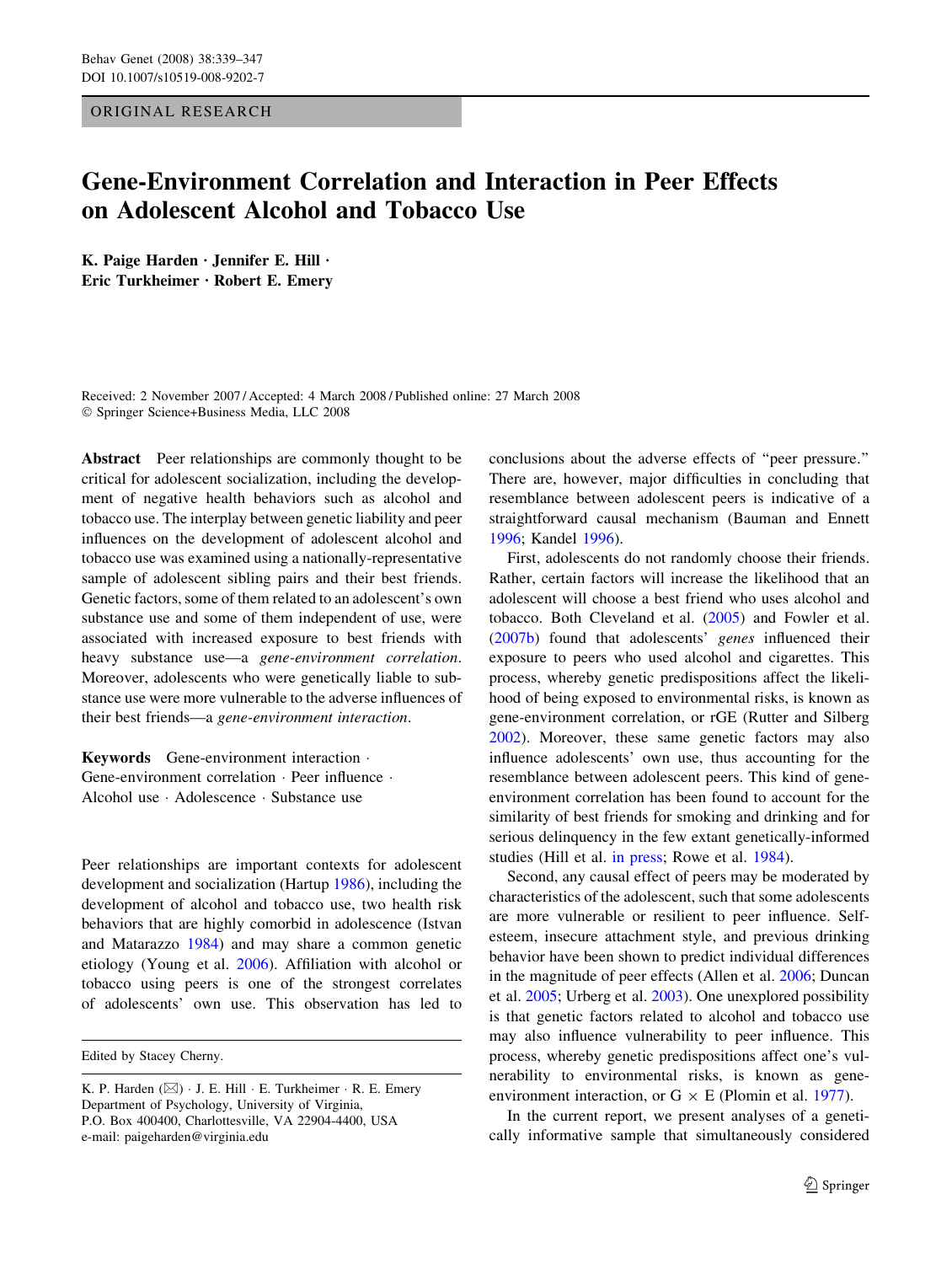the role of peer influence, gene-environment correlation, and gene-environment interaction in the development of adolescent alcohol and tobacco use (hereafter, referred to as substance use). We fit a series of models that subsumed the following four hypotheses:

- 1. Genetic factors will have significant main effects on adolescents' substance use.
- 2. Genetic factors will influence exposure to peer substance use (rGE).
- 3. Even after controlling for genetic factors, exposure to peer substance use will predict adolescents' own substance use.
- 4. Genetic factors will influence adolescents' vulnerability to their best friends' substance use  $(G \times E)$ .

#### Method

#### Participants

Data were drawn from In-School survey collected for the National Longitudinal Study of Adolescent Health (Add-Health), a nationally-representative study of adolescent health and risk behaviors collected during the 1994–1995 academic year. Sampling for Add Health began with identification of all high schools in the United States that had at least 30 enrollees  $(N = 26,666)$ . Schools were stratified according to geographic region, urbanicity, school size or type, and racial composition. From these strata, a random sample of schools was selected. If the school did not include seventh or eighth grade, the study recruited students from the feeder middle school sending students to that high school. Overall, 79% of the schools selected agreed to participate (final sample  $N = 134$ ) schools). School population ranged from under 100 students to over 3,000 students. Ninety-six percent of the participating schools  $(N = 129)$  agreed to have students  $(N = 90,118)$  complete a confidential In-School survey during the 1994–1995 academic year.

The present study used an AddHealth sub-sample composed of same-sex sibling pairs (Targets) and their closest same-sex friend (Best Friends). Information concerning whether adolescents reported living with another adolescent between 11 and 20 years of age was gathered from school rosters. The final sub-sample of Target adolescents comprised 1,636 sibling pairs [241 monozygotic (MZ) twin pairs, 215 dizygotic (DZ) twin pairs, 681 fullsibling (FS) pairs, 217 half-sibling (HS) pairs, 100 cousin (CO) pairs, and 182 non-biologically related (NR) pairs]. All sibling pairs, regardless of biological relationship, were same-sex (833 female–female pairs, 803 male-male pairs). Degree of genetic relatedness varies by sibling pair type: MZ twins share 100% of their genes, DZ twins and full siblings share 50%, half siblings share 25%, cousins share 12.5%, and non-related pairs share 0%. Twin zygosity was determined by matching 11 molecular genetic markers (Jacobson and Rowe [1999](#page-8-0); Smolen and Hewitt [2003\)](#page-8-0) and on the basis of self-report and responses to four questionnaire items concerning similarity of appearance and frequency of being confused for one's twin. Similar questionnaires have been utilized widely in twin research and have been repeatedly cross-validated with zygosity determinations based on DNA (Loehlin and Nichols [1976](#page-8-0)). Congruence between siblings' reports of physical similarity was necessary to definitively assign zygosity.

Because the current analysis used a sub-sample of sibling pairs, we did not use the sampling weights available with the AddHealth data, which are only appropriate for analyses designed to characterize the behavior of individual adolescents. In addition, there was considerable lack of overlap between the original probability sample, collected to make nationally representative estimates, and the sample collected specifically for genetic analyses. There is no available information to compute sampling weights for pairs that were not included in the probability sample (Chantala [2001\)](#page-8-0), which includes 35.83% of all sibling pairs and 77.19% of sibling pairs who are not biological related. Consequently, sampling weights were not used in the current analysis. Regarding the representativeness of the sibling sample, Jacobson and Rowe [\(1999](#page-8-0)) compared the sociodemographic composition of the sibling pairs subsample to the full AddHealth sample and found negligible differences with regard to age, ethnicity, or maternal education.

All AddHealth participants were asked to nominate up to five same-sex and five opposite-sex friends, ranked by closeness of friendship. Data from the closest, same-sex friend were used in the current analysis, because previous research suggests that best friend characteristics are the most robust predictors of behavior (Jaccard et al. [2005](#page-8-0)). Data from the student who was nominated as the target's best friend were used regardless of whether this nomination was reciprocated or not. Adolescents were specifically directed not to nominate their siblings as best friends, thus the best friend relationship may be thought of as the adolescent's closest extra-familial same-sex social relationship. Of course, it is possible that some adolescents experienced their sibling, particularly their twin, or another adolescent of opposite-gender, as their most intimate relationships. Also, best friends were not necessarily the same age as the target; however, 51% of targets nominated best friends who were less than 1 year apart in age, and 98% of targets nominated best friends who were less than 3 years apart in age. The age difference between targets and best friends (range  $= -6$  to 5 years) was not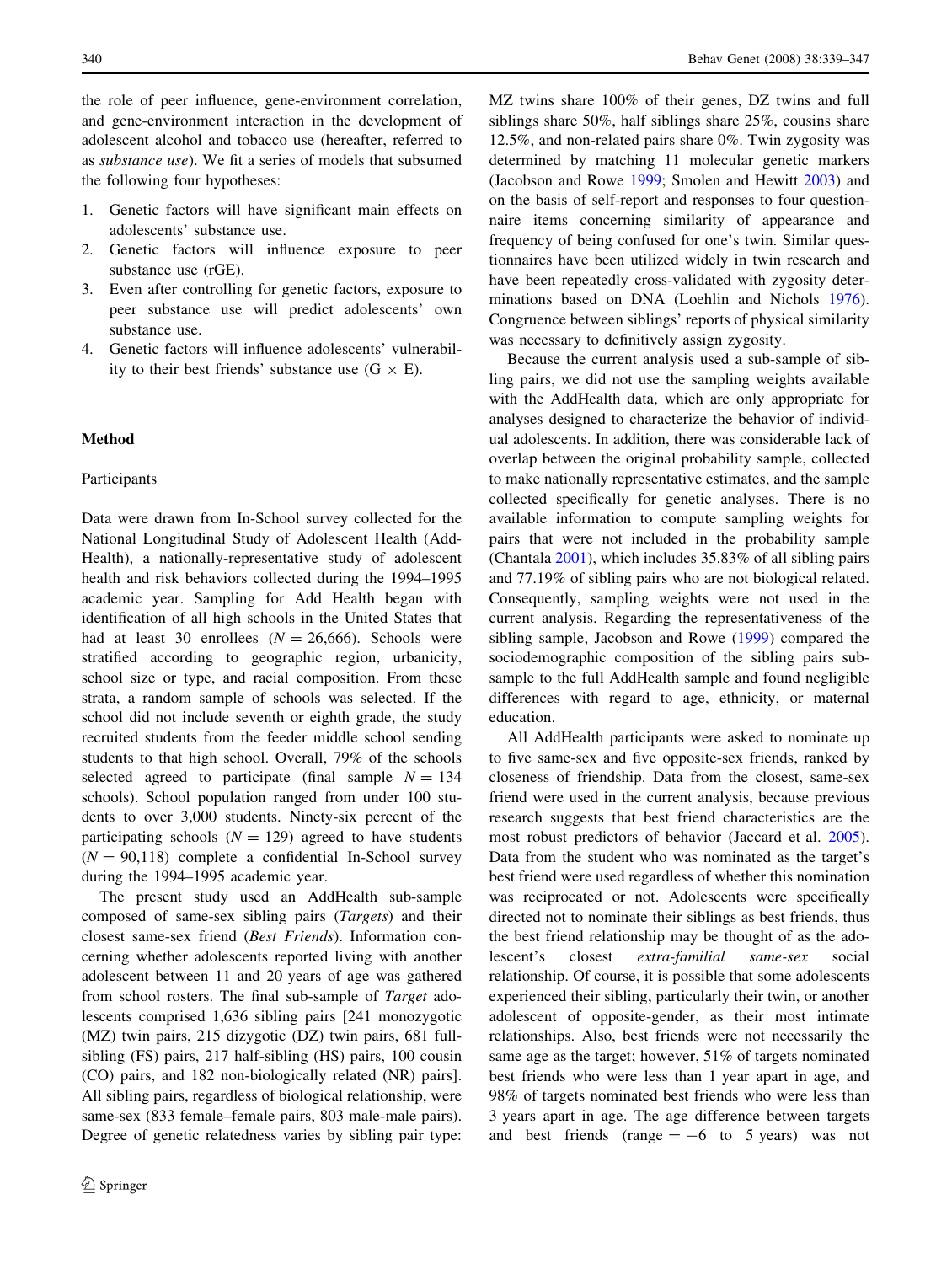predictive of either targets'  $(r = 0.04, P = 0.14)$  or best friends'  $(r = 0.01, P = 0.51)$  substance use.

Of the 1857 same-sex sibling pairs, 450 pairs (24%) had a valid best friend nomination for both siblings, and 657 pairs (35%) had a valid best friend nomination for one sibling. The remaining 750 pairs (40%) had missing best friend data for both siblings in the pair. The most common reason for missing best friend data was nominating a friend who did not attend a high school included in the AddHealth study (60% of invalid nominations in the full AddHealth sample). Targets' substance use did not significantly predict whether the target had a valid peer nomination. Controlling for targets' own substance use, the likelihood of missing best friend data significantly increased with age in years ( $OR = 1.137$ ; 95%  $CI = 1.056$ , 1.224), and was significantly lower in females than males ( $OR = 0.784$ ; 95% CI = 0.618, 0.995). Of the 750 pairs with completely missing best friend data, 221 pairs were excluded from all further analyses, because they were also missing data on both siblings' substance use. The remaining pairs with incomplete best friend data were included in analyses, despite being uninformative about the relation between best friend and target use, because they were informative about the magnitude of genetic variance in target substance use. In the final sample of 1,636 sibling pairs, age ranged from 11.9 to 21.3 years ( $M = 16.1$ , SD = 1.67, 25–75% = 14.9–17.5).

#### Measures

During the In-School survey, targets and best friends reported how often in the last 12 months (on a 6-point Likert scale: Never, Once or twice, Once a month or less, Two or three days a month, Once or twice a week, Three to five days a week, Nearly every day) they had drunk beer, wine, or liquor; had gotten drunk; and had smoked cigarettes. The availability of direct peer report is the key advantage of the In-School AddHealth data; relying on adolescents' reports of their peers' behavior has been found to inflate estimates of similarity between adolescents and their peers (Kandel [1996](#page-8-0)). We considered the best friend report to be a characteristic of the target adolescent; that is, how exposed is the target adolescent to peer drinking and smoking? The modal response for both targets and best friends for all items was Never; approximately 50% of adolescents reported never drinking alcohol and over 70% reported never smoking cigarettes or getting drunk. Previous exploratory and confirmatory factor analyses indicated that these three items were strongly indicative of a single standardized latent factor (Hill et al. [in press](#page-8-0)). Factor scores combining these three items were estimated using the software program *Mplus* (Muthén and Muthén [1998](#page-8-0)–2004). Analysis of categorical variables in Mplus presumes that a set of thresholds imposed on a normal ''latent response distribution'' produces observed discrete values (Muthén [1983](#page-8-0)). Thus, the large proportion of people with scores in the *Never* category was modeled with relatively high estimates for the first thresholds of the substance use items. Flora and Curran ([2004\)](#page-8-0) showed that estimation of CFA models with categorical variables is robust to violations of the normality assumption for the latent response distribution. Target substance use factor scores had a mean near zero  $(M = -0.043; SD = 0.860;$ range  $= -0.726$ , 3.380), as did best friend substance use factor scores ( $M = 0.006$ ; SD = 0.878; range = -0.726, 3.410). Correlations among targets, targets' best friends, siblings, and siblings' best friends, by sibling pair type, are shown in Table [1.](#page-2-0)

#### Preliminary models

As preliminary analyses, we fit a model in Mplus that decomposed variation in target substance use into three parts: additive genetic  $(A)$ , shared environmental  $(C)$ , and non-shared environmental  $(E)$ . Target age and gender were also included in the model as statistical covariates of target substance use, to prevent bias in the estimation of genetic and shared environmental variance due to twin pairs, but not other sibling pair types, being necessarily the same age. (All sibling pair types were same-sex.) For a complete description of the classical twin model (or ACE model), see Neale and Cardon [\(1992](#page-8-0)). Parameter estimates for the full model are summarized in the lefthand columns of Table [2](#page-3-0). The full model was compared to two nested models, in which the variance of either the additive genetic or the shared environmental component

Table 1 Correlations among target, target's best friend, sibling, and sibling's best friend by sibling pair type

<span id="page-2-0"></span>

| Relationship                            | Correlations by pair type |             |             |             |                |             |
|-----------------------------------------|---------------------------|-------------|-------------|-------------|----------------|-------------|
|                                         | MZ                        | DZ.         | FS          | HS          | CO             | <b>NR</b>   |
| Target—Sibling                          | 0.600                     | 0.510       | 0.285       | 0.279       | 0.052          | 0.449       |
| Target's BF—Sibling's BF                | 0.437                     | 0.316       | 0.211       | 0.142       | 0.082          | 0.321       |
| Target—Sibling's BF/Sibling—Target's BF | 0.346/0.318               | 0.414/0.376 | 0.136/0.175 | 0.128/0.016 | $-0.213/0.368$ | 0.370/0.509 |
| Target—Target's BF/Sibling—Sibling's BF | 0.461/0.382               | 0.457/0.317 | 0.304/0.382 | 0.644/0.244 | $-0.074/0.052$ | 0.560/0.386 |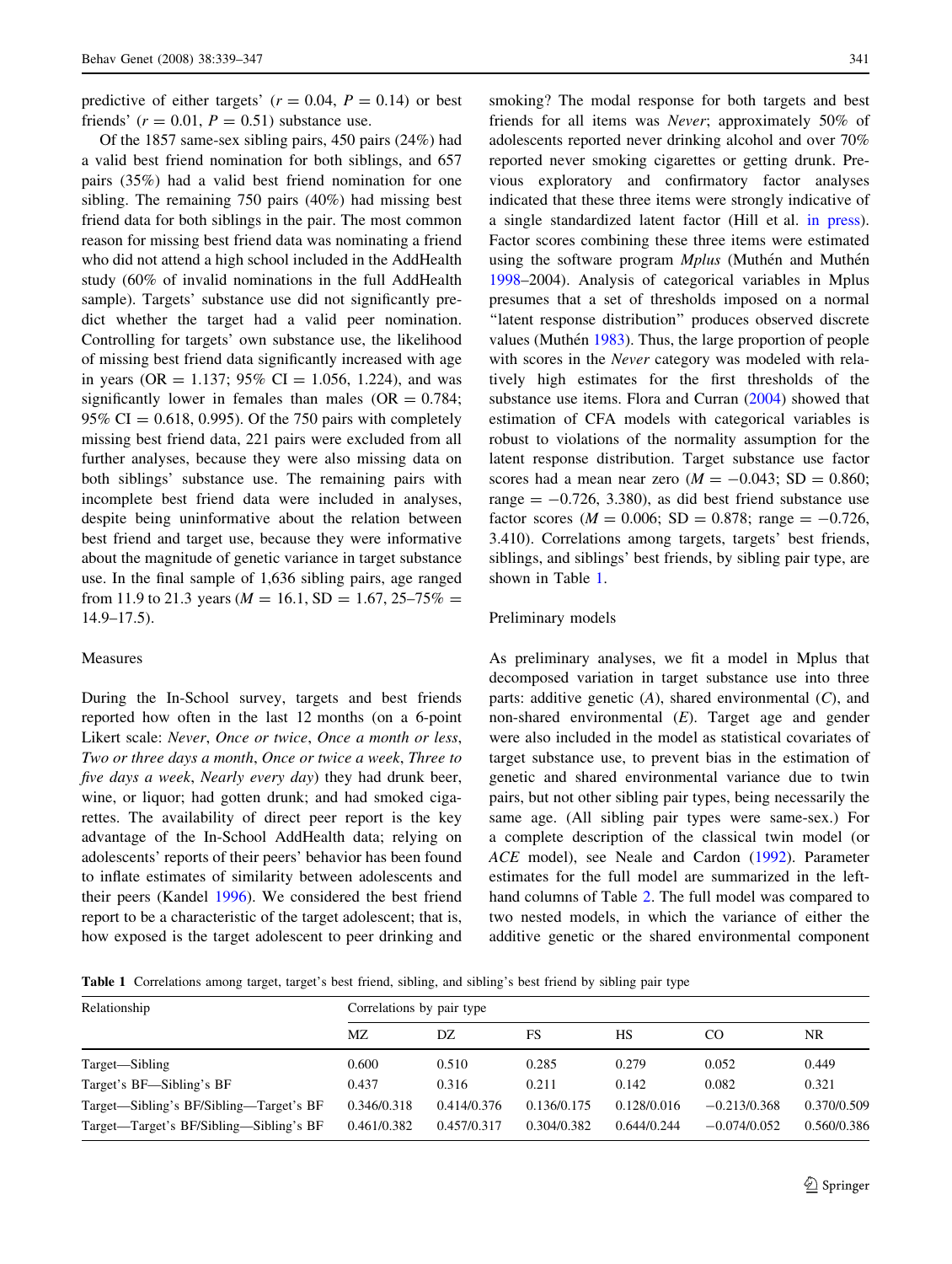| <b>Table 2</b> ACE models of target's and best friend's substance use |  |
|-----------------------------------------------------------------------|--|
|-----------------------------------------------------------------------|--|

| Parameter          | Target substance use          |                               |                               | Best friend substance use |                            |                               |
|--------------------|-------------------------------|-------------------------------|-------------------------------|---------------------------|----------------------------|-------------------------------|
|                    | Full                          | <b>CE</b>                     | AE                            | Full                      | <b>CE</b>                  | AE                            |
| $\boldsymbol{A}$   | 0.36(0.22, 0.49)              | [0]                           | 0.46(0.40, 0.53)              | 0.37(0.12, 0.61)          | [0]                        | 0.41(0.30, 0.53)              |
| $\mathcal{C}$      | $0.08$ ( $-0.01$ , 0.17)      | 0.25(0.21, 0.30)              | [0]                           | $0.03$ (-0.11, 0.16)      | 0.19(0.12, 0.25)           | [0]                           |
| Е                  | 0.28(0.22, 0.35)              | 0.46(0.42, 0.50)              | 0.25(0.21, 0.30)              | 0.34(0.21, 0.47)          | 0.54(0.48, 0.61)           | 0.33(0.23, 0.43)              |
| $b_{\text{sex}}$   | $-0.11$ ( $-0.19$ , $-0.04$ ) | $-0.11$ ( $-0.19$ , $-0.04$ ) | $-0.12$ ( $-0.19$ , $-0.04$ ) | $-0.13(-0.23, 0.04)$      | $-0.13$ ( $-0.22, -0.04$ ) | $-0.13$ ( $-0.23$ , $-0.04$ ) |
| $b_{\text{age}}$   | 0.09(0.07, 0.11)              | 0.09(0.07, 0.11)              | 0.09(0.07, 0.11)              | 0.11(0.09, 0.14)          | 0.12(0.09, 0.14)           | 0.11(0.09, 0.14)              |
| Model fit          |                               |                               |                               |                           |                            |                               |
| $\chi^2$           | 100.11                        | 120.25                        | 103.61                        | 85.26                     | 91.33                      | 85.42                         |
| $\Delta \chi^2(P)$ | $\equiv$                      | $20.14$ $(0.01)*$             | 3.50(0.06)                    | $\overline{\phantom{m}}$  | $6.07(0.01)*$              | 0.18(0.67)                    |

Note: All models estimated using maximum likelihood in Mplus. For CE model, the variance of A was fixed to zero. For AE model, the variance of C was fixed to zero

\* Model fit is significantly worse than full model

was fixed to zero. Models were compared using differences in chi-square. The CE model, without additive genetic variance, fit significantly worse than the full model ( $\Delta \chi^2 = 20.14$ ,  $P \lt 0.001$ ). In contrast, the AE model, without shared environmental variance, did not fit significantly worse than the ACE model ( $\Delta \chi^2 = 3.50$ ,  $P = 0.06$ .

Next, we fit the same series of ACE models for best friend's substance use, with best friend age and gender as statistical covariates. Results from these models are summarized in the right-hand columns of Table [2](#page-3-0). Again, the CE model fit significantly worse than the full model  $(\Delta \chi^2 = 6.07, P = 0.01)$ , but the AE model did not  $(\Delta \chi^2 = 0.18, P = 0.67)$ . Overall, results from preliminary models replicate previous analyses of these data by Hill et al. [\(in press\)](#page-8-0) and Cleveland et al. [\(2005](#page-8-0)). Results suggest that environmental factors shared by siblings in the same family are not a source of variation in adolescents' substance use, as defined by the current study, or their affiliation with substance using best friends, thus the shared environmental component was dropped for subsequent models.

Interactive models: specification

We estimated an interactive model of relations between best friend's and target's substance use, as illustrated in Fig. [1](#page-3-0). Although not shown, target and best friend gender, target age, and best friend age were also included in model as statistical controls. This model was designed to evaluate our four research questions:

1. Do genetic factors influence targets' substance use? To the extent that genetic factors influence adolescents' substance use, similarity between siblings should increase with genetic relatedness. MZ twins should be more similar than DZ twins and full siblings, and even more similar than half siblings, cousins, and non-related pairs. Variation in targets' substance use into a component shared by siblings due to genetic factors  $(A_v)$  and an environmental component unique to each individual sibling  $(E_v)$  (Neale and Cardon [1992](#page-8-0)). Because of the results of preliminary analyses, a shared environmental component was not estimated.

2. Do genetic factors influence exposure to best friend substance use  $(rGE)$ ? It is important to note that the data are silent regarding the genes of the best friends. All

<span id="page-3-0"></span>Fig. 1 Model of Relations between best friend and target substance use. Note: The covariance between genetic components (cov<sub>sib</sub>) was fixed such that the correlation equaled 1.0 in MZ pairs, 0.5 in DZ and FS pairs, 0.25 in HS pairs, 0.125 in CO pairs, and 0 in NR pairs. Target/best friend gender, target age, and best friend age were included as covariates but are not illustrated

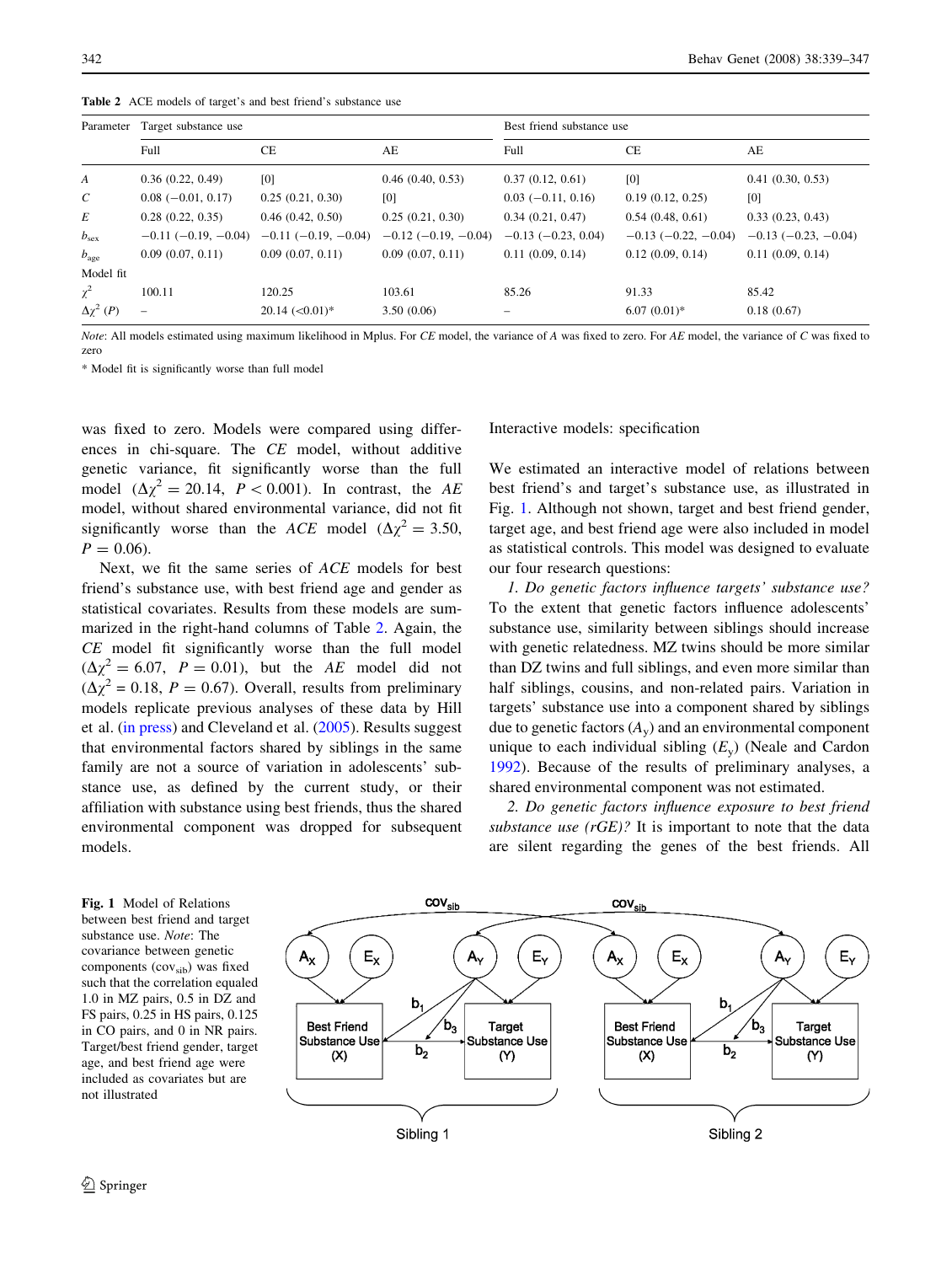references to genes or genetic factors refer to the genes of the target adolescent. Our model represents the extent to which target genetic factors influence exposure to best friend substance use in two ways:

(a) Genetic factors related to target substance use. Imagine a sensation-seeking adolescent, who finds an alcohol ''buzz'' to be especially pleasurable, and who avoids other adolescents whom he or she perceives as boring. In this hypothetical example, the same genes (genes ''for'' sensation-seeking) are influencing the target's substance use and influencing his or her selection of substance-using peers. The first representation of rGE in the model estimates this type of association, in which the genes related to target substance use also influence exposure to best friend substance use. Specifically, best friend substance use was regressed onto the genetic component of targets' substance use  $(A_v)$ , as represented with the path,  $b_1$ .

(b) Genetic factors not related to target substance use. Alternatively, there may be genetic influences on exposure to best friend substance use that do not overlap with genetic influences on target substance use. For example, imagine if a target's genetic predisposition for lean body type increased the likelihood of her studying ballet very seriously. Because the adolescent was always in ballet class, this would decrease her exposure to best friends who smoked heavily. Consequently, she would have genes ("for" lean body type) that influence exposure to best friend substance use (always being around ballerinas who neither smoke nor drink), but that do not directly influence her own substance use (skinny people do not necessarily drink or smoke less). The second representation of rGE in the model estimates this type of association using the residual variance in best friend substance use. Residual variance in best friends' substance use was divided into a component shared by siblings due to genetic factors  $(A_x)$ , and a component unique to each individual sibling  $(E_x)$ . Again, a shared environment component was not included, because of the results from preliminary models.

3. After controlling for genetic factors, does best friend substance use predict target substance use? Next, we included a regression of target substance use on best friend substance use,  $b_2$ . This represents the main effect of peer substance use, but the interpretation of this parameter is affected by the other parameters in the model. Because we have included gene-environment correlation in the model, the regression coefficient  $b_2$  estimates the main effect of best friend substance use within pairs of siblings. That is, if the best friend of sibling A drinks and smokes more heavily than the best friend of sibling B, does sibling A also smoke and drink more than sibling B? This within-sibling pair

association controls for all genetic factors shared by siblings, but also for all other environmental variables shared by siblings, including family structure, socioeconomic status, neighborhood, school environment, ethnicity, religious affiliation, parental alcohol and substance use, and genetic factors (Dick et al. [2000\)](#page-8-0). It is, however, confounded by environmental variables that vary within siblings, thus we describe the within-sibling pair association as ''quasi-causal.'' Despite this limitation, the withinsibling pair association can provide stronger evidence of a causal relation than a comparison of unrelated persons.

4. Do genetic factors influence adolescents' vulnerability to their best friends' substance use  $(G \times E)$  Finally, the  $b_3$  path represents an interaction between target genetic factors  $(A_v)$  and best friend substance use. Like any interaction, a significant  $b_3$  path would indicate that the effect of one covariate depends on the other, in this case, that the effect of best friend substance use depends on the target's genetic liabilities. Also, a significant interaction effect would indicate that the magnitude of genetic variance in substance use is modified by exposure to best friends who also use.

### Model estimation

This model was estimated using the Markov Chain Monte Carlo (MCMC) method via the software program Win-BUGS (MRC Biostatistics Unit, University of Cambridge). WinBUGS implements the Gibbs sampling algorithm (Geman and Geman [1984\)](#page-8-0) to iteratively simulate values for model parameters, given a specified prior distribution and an initial value for each parameter. The output of the Gibbs sampler constitutes a Markov chain. Under a wide set of conditions, the distribution of the Markov chain converges on the posterior distribution of parameters, i.e., on the distribution of parameters given the data (Gelman et al. [2003](#page-8-0)). The primary advantage of applying MCMC to the analysis of interactive behavior genetic models is that it makes the estimation of such a model computationally feasible; using traditional maximum likelihood methods, the models are almost always intractable (Eaves and Erkanli [2003\)](#page-8-0).

Code and initial values for the full model are available from the first author upon request. WinBUGS was used to simulate a chain of 30,000 updates of the Gibbs sampler for each model. The first 20,000 iterations were discarded as overly influenced by initial values, and the remaining 10,000 were used to characterize the posterior distribution of the parameters of interest. The posterior distribution mean is reported as the point estimate for a given parameter; the 2.5%-ile and 97.5%-ile of distributions (95% credible interval) are reported to describe uncertainty about parameter values. Whether the distribution of the Markov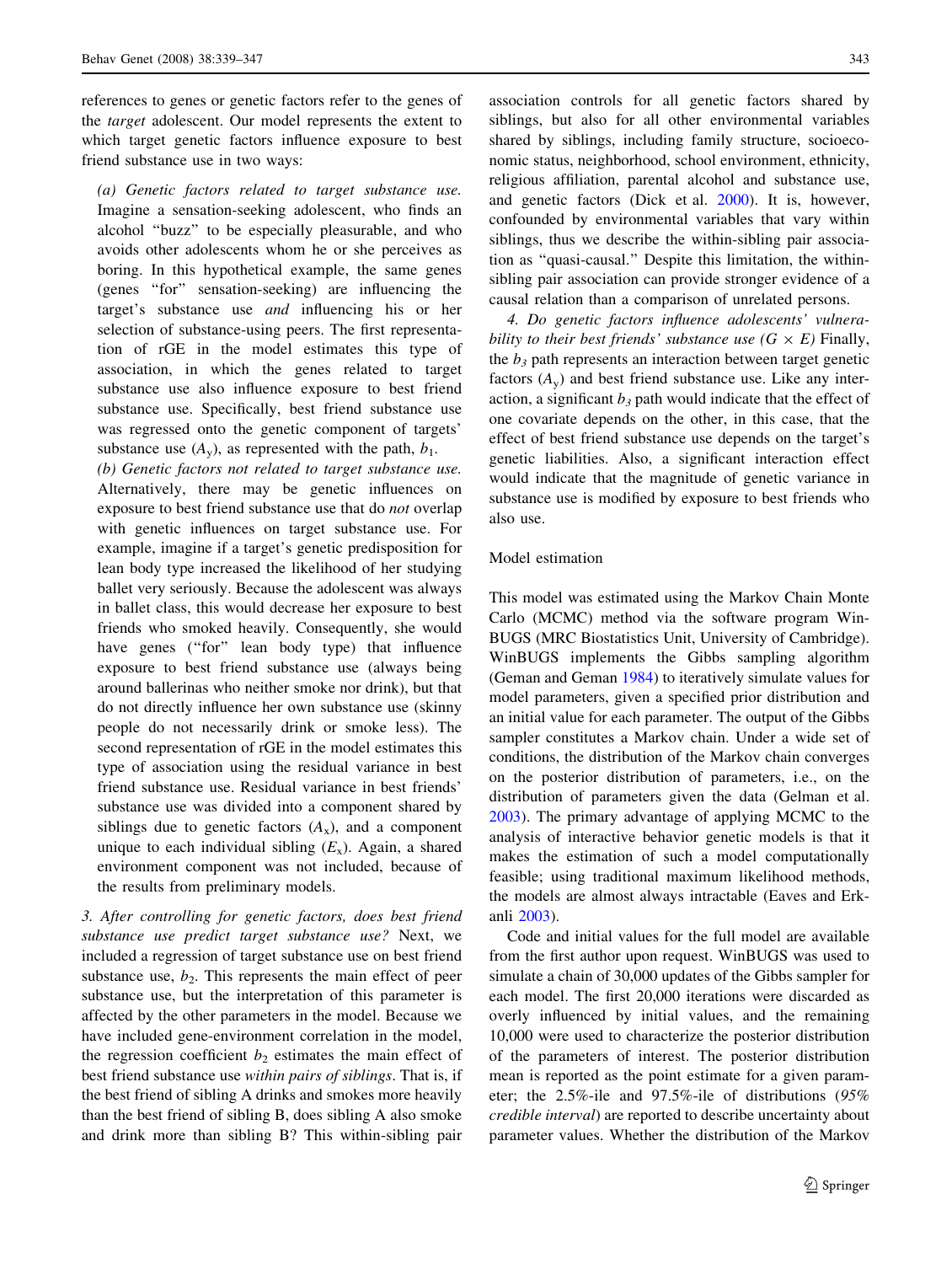chain was stationary (i.e., whether the model had ''converged'') was evaluated using basic diagnostic plots (traceplots, autocorrelation plots, and density plots). These diagnostic plots are also available from the first author upon request.

### **Results**

Results from the full model were consistent with all four of our hypotheses. First, there were significant genetic main effects on target substance use  $[A<sub>Y</sub> = 0.422 \quad (95\%$ bounds  $= 0.371, 0.479$ ], as well as significant non-shared environmental main effects  $[E_Y = 0.141 \quad (95\%$ bounds  $= 0.114, 0.172$ ]. Second, target genetic factors both related to targets' own substance use and independent of targets' own substance use—were correlated with exposure to best friend substance use. Specifically, the effect of genetic factors related to target substance use on exposure to best friend substance use  $(b_1)$  was estimated as  $0.205$  (95% bounds = 0.104, 0.313), and there was significant genetic variance in best friend substance use due to target genes that were not related to the adolescent's own drinking and smoking  $[A_x = 0.407 (95\%$  bounds = 0.284, 0.514)]. The remainder of the variance in exposure to best friend substance use was non-shared environmental  $[E_{x} = 0.376 (95\%$  bounds = 0.288, 0.497)]. Third, even after controlling for rGE, best friend use predicted target adolescent use ( $b_2 = 0.263$ ; 95% bounds = 0.210, 0.316), consistent with the quasi-causal hypothesis. Fourth, the effect of best friend substance use on target adolescents was stronger for adolescents with higher genetic liabilities  $(b_3 = 0.513; 95\%$  bounds = 0.459, 0.565).

Regarding additional model parameters not directly relevant to the study hypotheses, the intercept for target substance use was estimated to be nearly zero ( $\mu$ X =  $-0.053$ ; 95% bounds =  $-0.101$ , 0.004), as was the intercept for best friend substance use ( $uY = 0.159$ ; 95% bounds  $= -0.060, 0.004$ . Gender did not reliably predict target use  $(b_{\text{sex}-v} = -0.053; 95\%$  bounds = -0.115, 0.006); however, female best friends had reliably lower substance use  $(b_{\text{sex-}x} = -0.115; 95\%$  bounds = -0.204, -0.025). Target age reliably predicted target use  $(b_{\text{age}-y})$  $= 0.049$ ; 95% bounds  $= 0.032, 0.065$ ). Likewise, best friend age reliably predicted best friend use  $(b_{\text{age}-x})$  $= 0.111$ ; 95% bounds  $= 0.086, 0.136$ .

To further assess the contribution of  $G \times E$  to adolescent substance use, we fit a reduced model without  $G \times E$  $(b_3 = 0)$  and compared model fit using the Deviance Information Criterion, or DIC (Speigalhalter et al. [2002](#page-8-0)). Lower values of the DIC indicate better model fit, with differences greater than 10 DIC ruling out the model with higher DIC. Comparing Model 2 with Model 1, failure to include the effect of  $G \times E$  dramatically worsened model fit ( $\Delta DIC = 1,141$ ). Moreover, dropping  $G \times E$  biased other parameter estimates. Most notably, the main environmental effect of best friend substance use on target substance use was no longer evident ( $b_2 = -0.065$ ; 95%  $CI = -0.208, 0.087$ . Also, the effect of genetic liabilities related to target substance use on best friend substance use was overestimated ( $b_1 = 0.572$ ; 95% CI = 0.393, 0.700). It appears that, when not considering  $G \times E$ , the effect of best friend substance use on target substance use was obscured by gene-environment correlation.

To illustrate these results, we capitalized on WinBUGS' capacity to estimate values for all unknowns, including genetic latent variables. The final (30,000th) update of the Gibbs sampler for the genetic latent variable  $(A_Y)$  was used as an estimated genetic risk score. Estimated genetic risk scores were approximately normal, although positively skewed, with a mean near zero, and they were uncorrelated with target age  $(r = 0.02)$ . The estimated genetic risk scores were used to divide the sample into quartiles of genetic risk. Figure [2](#page-5-0) shows scatterplots of best friend

<span id="page-5-0"></span>Fig. 2 Relation between best friend and target substance use by quartile of genetic risk. Note: Solid line represents regression line of best fit; broken lines represent 95% confidence intervals around regression line

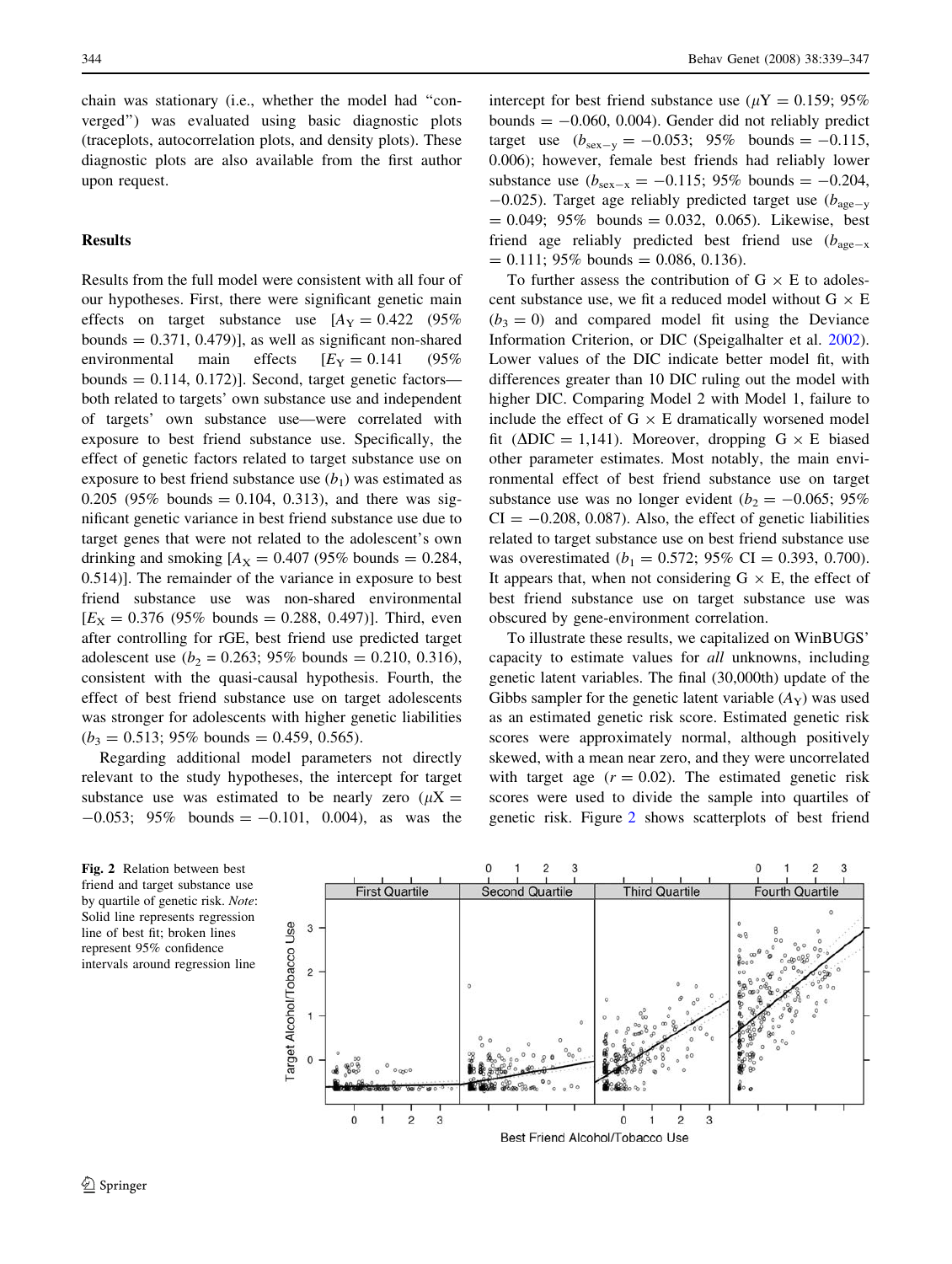substance use versus target substance use, separately for each quartile of genetic risk. For each plot, a regression line of best fit is drawn with a solid line. The differences among the regression lines across quartiles of genetic risk illustrate genotype-environment interaction. Adolescents with the highest genetic liability have the highest levels of substance use, even when their best friends report minimal substance use. Moreover, these high-risk adolescents demonstrate a sharp increase in substance use with increasing best friend substance use. The low-risk adolescents, in contrast, show minimal substance use, regardless of their best friends' behavior.

As mentioned previously, target and best friend age were statistically controlled in all models, and genetic risk estimates were independent of target age. Nevertheless, twin siblings and their best friends were necessarily matched for age, whereas there were within-pair age differences for all other sibling types. Consequently, we fit the full interactive model to a sub-sample comprised of only twin pairs (N pairs  $= 456$ ), as a post-hoc test of whether age differences between siblings had biased the results described. Results from the twins-only model (listed in Appendix) remained consistent with all four research hypotheses, including a strong  $G \times E$  effect. In fact, the magnitude of the  $G \times E$  effect was estimated to be larger in the twin sample ( $b_3 = 0.677$ ), with a 95% credible interval that overlapped with the interval estimated in the sibling pairs sample by less than 0.1. Additionally, the estimate for genetic variance in target substance use was larger (0.422) in the twin sample compared to the sibling pairs sample (0.3). Differences in parameters between the twin and the sibling pairs samples were not formally tested, but we can speculate that analyses of non-twin siblings, who differ in the extent to which they have passed through the period of risk for substance use initiation, may underestimate both genetic main effects and gene-environment interaction effects.

# **Discussion**

The current study contributes to the understanding of peer effects on adolescent substance use in several respects. First, little research has considered the determinants of adolescent vulnerability to negative peer influences. We have demonstrated that vulnerability to peer influence, as measured by how well a best friend's substance use predicts an adolescent's use, is affected by some of the same genetic factors that contribute directly to substance use. Second, the current study reconciles apparently contradictory lines of research. Intervention research has repeatedly warned about the iatrogenic effects of aggregating adolescents who have histories of socially problematic behavior in treatment groups (Poulin et al. [2001](#page-8-0)). However, genetically-informed studies that have controlled for genetic selection effects have failed to find any evidence for a causal effect of peers (Hill et al. [in press\)](#page-8-0). Results from our model that includes both  $G \times E$  and rGE indicate that the effects of best friends' tobacco/alcohol use are strongest for adolescents with the highest genetic liability—precisely the adolescents that are most likely to be involved in treatment groups. Treatment groups may be composed of adolescents who are most vulnerable to peer influence, whereas peer influence may be more innocuous in the general population. In addition, a model that failed to include  $G \times E$  yielded biased parameter estimates that underestimated the main effect of peers, whereas the effect of genetic selection was overestimated. Thus, prior genetically-informative research may have overlooked causal effects of peer association by collapsing across all levels of genetic risk.

The current study has three important limitations. First, peer influence is modeled as a unidirectional effect of 'best friends' on 'targets,' but adolescents were arbitrarily designated as targets of peer influence only because information on their siblings was available, not because we believe them to be passive receptacles for social experiences. Target adolescents, of course, are just as likely to be influencing their best friends as vice versa, as has been demonstrated with longitudinal research (Curran et al. [1997](#page-8-0)). The recognition of bidirectional peer effects introduces an alternative explanation for the similarity evident between best friends and targets at the highest level of genetic risk: Adolescents with genetic liabilities for substance use are more effective at influencing their best friends. Although substance use is considered deviant by adult authority figures (or, perhaps, because substance use is considered deviant), experience with smoking and drinking may be a "coveted social asset" (Moffitt [1993\)](#page-8-0) and is associated with adolescent popularity (Allen et al. [2005](#page-7-0)). The adolescents at genetic risk for substance use, then, may wield considerable social influence. One methodology useful for discriminating between these hypotheses is to operationalize 'susceptibility' to peer influence independently from the cross-sectional similarity between best friends, such as the extent to which an adolescent changes his or her opinions to match the opinions of a best friend in an observed laboratory-based discussion task (Allen et al. [2006](#page-7-0)). Allen et al. ([2006\)](#page-7-0) found that susceptible adolescents were very similar to their peers for drug and alcohol use, whereas more dominant adolescents (i.e., those who did not change their opinions in discussion with their best friends) were less similar to their peers in drug and alcohol use, and they had lower levels of multiple forms of problem behavior. These results are consistent with our hypothesis that the greater similarity to best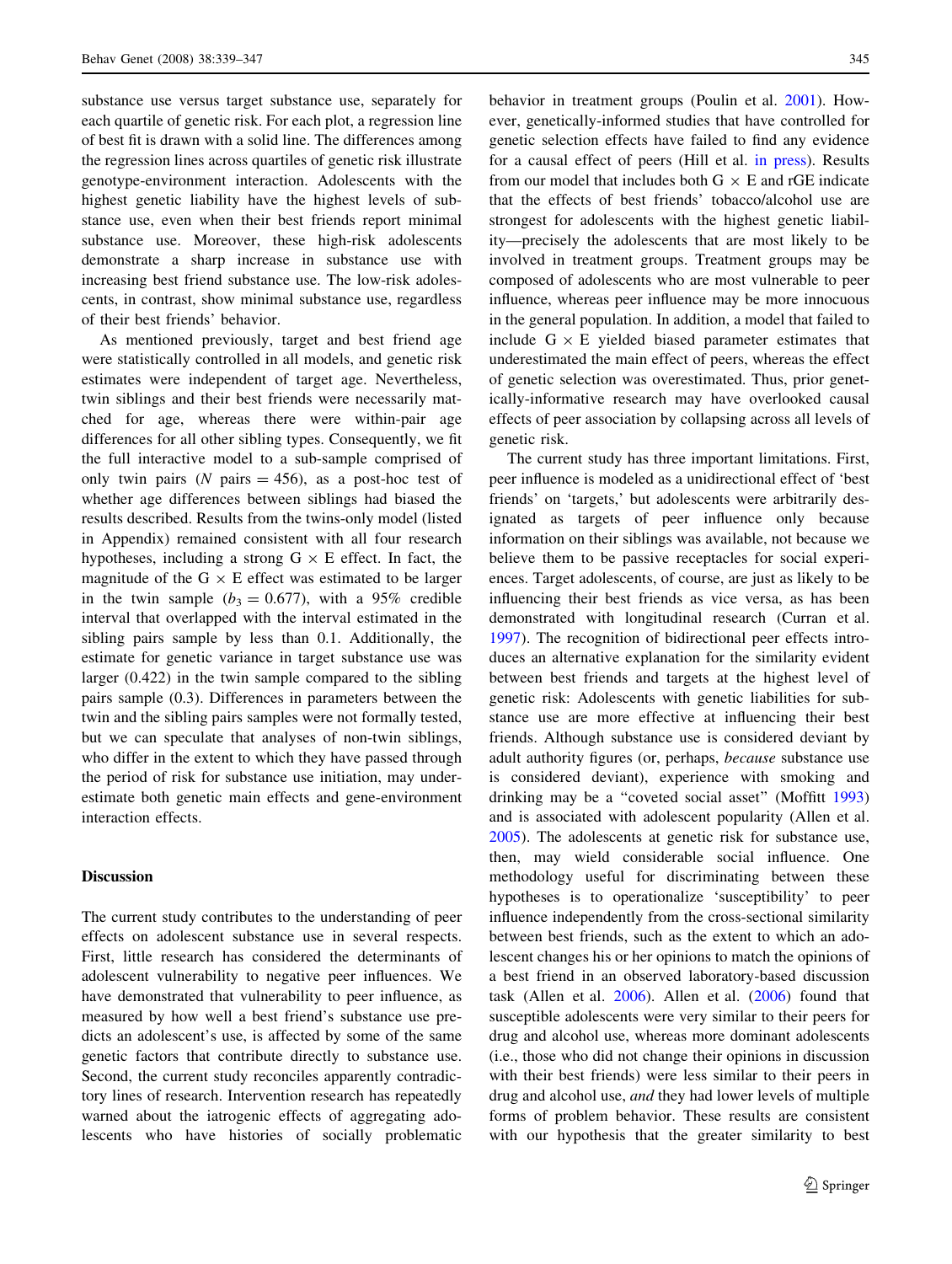friends evident for targets at higher genetic risk reflects increased social vulnerability, rather than increased social dominance. Further research that combines longitudinal and behavior genetic research designs with direct observation of adolescents' social interactions will be necessary to fully characterize the processes by which adolescents become similar to each other over time.

Second, adolescents' smoking and drinking were modeled with a single latent factor, because of the high observed covariation among substance use items. This measurement model is consistent with problem behavior theory (Jessor and Jessor [1977](#page-8-0)), which posits that diverse adolescent behaviors, including smoking, drinking, drug use, risky sexual behavior, and delinquency, are all reflections of a single underlying dimension of ''unconventionality,'' or willingness to transgress societal norms. There are, however, etiological mechanisms that are specific to alcohol versus cigarette use. Kendler et al. ([2007\)](#page-8-0) demonstrated that alcohol and nicotine dependence in adults are influenced by both common and substance-specific genetic factors; 63% of the genetic variance in nicotine dependence was unique. Additionally, Dick and her colleagues found evidence for a gene-environment interaction between parental monitoring and genetic influences on adolescent smoking (Dick et al. [2007b](#page-8-0)), but not adolescent drinking (Dick et al. [2007a\)](#page-8-0). Future research is necessary to understand the extent to which peer effects—and genetic vulnerabilities to peer influence—are substance-specific. Having a best friend who smokes, for example, may increase an adolescent's risk for smoking in particular, or for using substances in general.

Third, abstinence is modeled as existing on the lower end of a single liability dimension that extends to include heavy substance use at the other end. Previous research, however, has suggested that there may be qualitatively different risk factors for initiation versus progression of substance use, particularly for alcohol (Fowler et al. [2007a](#page-8-0); Heath et al. [1991\)](#page-8-0). Therefore, our results do not characterize etiological processes that are specific to initiation alone. Previous research has identified shared environmental and sibling effects on initiation (Heath et al. [1991](#page-8-0); Koopmans et al. [1999](#page-8-0); Pagan et al. [2006](#page-8-0)), and there were very small (and non-significant) shared environmental effects which were dropped from the current analyses. Given the likely existence of initiation-specific shared environmental processes, it is important not to overstate the importance of genetic processes in the overall development of adolescent substance use. This limitation, again, points to the need for longitudinal genetically-informed research, in order to characterize the etiological processes underlying various stages of substance use.

<span id="page-7-0"></span>Overall, the current study begins to untangle the complex interplay between genes and the environment in the development of adolescent substance use. Results encourage a more complex conception of the genetic basis for alcohol and tobacco use. It appears that genetic risks for adolescent substance use are, at least in part, made manifest via increased exposure to and vulnerability to negative influential environments, namely substance-using best friends. Similarly, an overly narrow focus on the environmental determinants of alcohol and tobacco use that fails to consider genetic differences in vulnerability to peers may paradoxically result in an underestimate of peer influence. Future research that rectifies some of the limitations of the current work, particularly the cross-sectional nature of the data, should continue to build a comprehensive model of how genetic liabilities and social experiences interact in adolescence.

Acknowledgements Preparation of this article was supported by grants from the National Institute on Drug Abuse (1F31DA023751) to Paige Harden and from the National Institute of Child Health and Human Development to Eric Turkheimer (1RO1HD053550) and Robert Emery (1R01HD056354). The Add Health project was designed by J. Richard Udry, Peter S. Bearman, and Kathleen Mullan Harris, and funded by the National Institute of Child Health and Human Development, with cooperative funding from 17 other agencies.

#### Appendix

| Parameter                 | Estimate | 95%<br>Credible<br>Interval |
|---------------------------|----------|-----------------------------|
| $A_{y}$                   | 0.302    | 0.239, 0.379                |
| $E_{y}$                   | 0.153    | 0.123, 0.187                |
| $A_{x}$                   | 0.393    | 0.258, 0.533                |
| $E_{\rm x}$               | 0.327    | 0.239, 0.436                |
| b <sub>1</sub>            | 0.222    | 0.013, 0.431                |
| b <sub>2</sub>            | 0.292    | 0.194, 0.391                |
| $b_3$                     | 0.677    | 0.559, 0.881                |
| $b_{\text{sex}-y}$        | $-0.077$ | $-0.176, 0.020$             |
| $b_{\text{sex}-\text{x}}$ | $-0.044$ | $-0.205, 0.124$             |
| $b_{\text{age}-y}$        | 0.050    | 0.019, 0.083                |
| $b_{\rm age-x}$           | 0.141    | 0.090, 0.193                |

Note: Results from full interactive model fit to sub-sample of samesex twin pairs only

#### References

- Allen JP, Porter MR, McFarland CF (2006) Leaders and followers in adolescent close friendships: susceptibility to peer influence as a predictor of risky behavior, friendship instability, and depression. Dev Psychopathol 18:155–172
- Allen JP, Porter MR, McFarland CF, Marsh P, McElhaney KB (2005) The two faces of adolescents' success with peers: adolescent popularity, social adaptation, and deviant behavior. Child Dev 76:747–760
- Bauman KE, Ennett ST (1996) On the importance of peer influence for adolescent drug use: commonly neglected considerations. Addiction 91:185–198